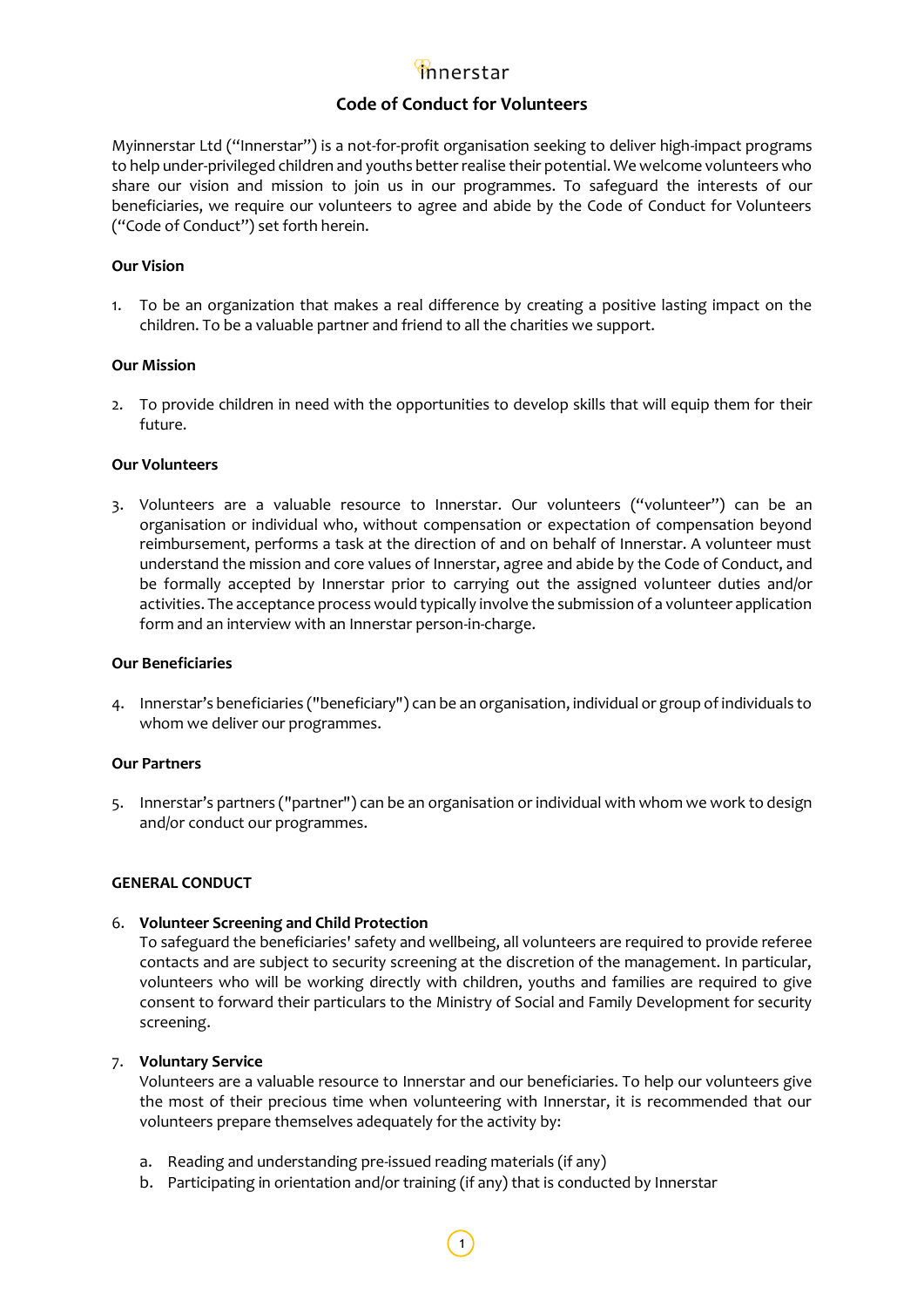## **Code of Conduct for Volunteers**

- c. Reporting punctually for the assigned voluntary service
- d. Being responsible for all personal belongings
- e. Take proper care of Innerstar's property and the property of the beneficiaries

Volunteers shall inform Innerstar if they are unable to attend the assigned volunteer activity, orientation or training.

#### 8. **Dress Code**

Volunteers shall dress appropriately when carrying out their duties. Attires that are deemed as offensive, revealing or sexually provocative are not allowed during the period of volunteer activity.

## 9. **Alcohol, Drugs and Smoking**

The use or possession of alcohol and drugs while carrying out the volunteer activity is strictly prohibited. Volunteers are also not allowed to smoke during the period of volunteer activity, or at the premise of the volunteer activity.

### 10. **Prohibited Items**

The use or possession of prohibited items is not allowed during the volunteer activity and at the premise of the volunteer activity.

#### 11. **Commercial Activity**

Volunteers shall not engage, whether directly or indirectly, in commercial activities during the period of volunteer activity. Commercial activities include but are not limited to:

- a. Exploiting one's volunteer status for financial gain
- b. Engaging in any business or activity for profit or personal financial gain

## **INTERACTIONS WITH BENEFICIARIES**

#### 12. **Behaviour and Conduct**

Volunteers shall conduct themselves with integrity and be respectful when interacting with beneficiaries in their care, and shall not use profanities and words that are offensive or discriminatory in nature. Volunteers shall not mete out any form of verbal and/or physical punishment to the beneficiaries, which could lead to the emotional, psychological and/or physical abuse of the beneficiaries.

## 13. **Inappropriate Physical or Sexual Contact**

Volunteers are advised to maintain a proper relationship with beneficiaries in their care. Inappropriate physical and/or sexual contact with beneficiaries are strictly not allowed, even if it is consensual. Volunteers shall not be involved in any intimate personal care of the beneficiaries, such as assistance with dressing of attire, bathing or toileting.

#### 14. **Contact beyond Volunteer Activity**

Volunteers shall not give/obtain personal contact to/from the beneficiaries, and shall not attempt to contact the beneficiaries and/or the beneficiaries' family/guardian beyond the volunteer activity. This includes and is not limited to contact via mobile phone, social media and web-based video- /tele-conference platforms.

#### 15. **Gifts and Gratuities**

Volunteers shall not accept any gifts and/or gratuities from the beneficiaries in return for their service. Volunteers shall not give gifts and/or gratuities to the beneficiaries without Innerstar's consent.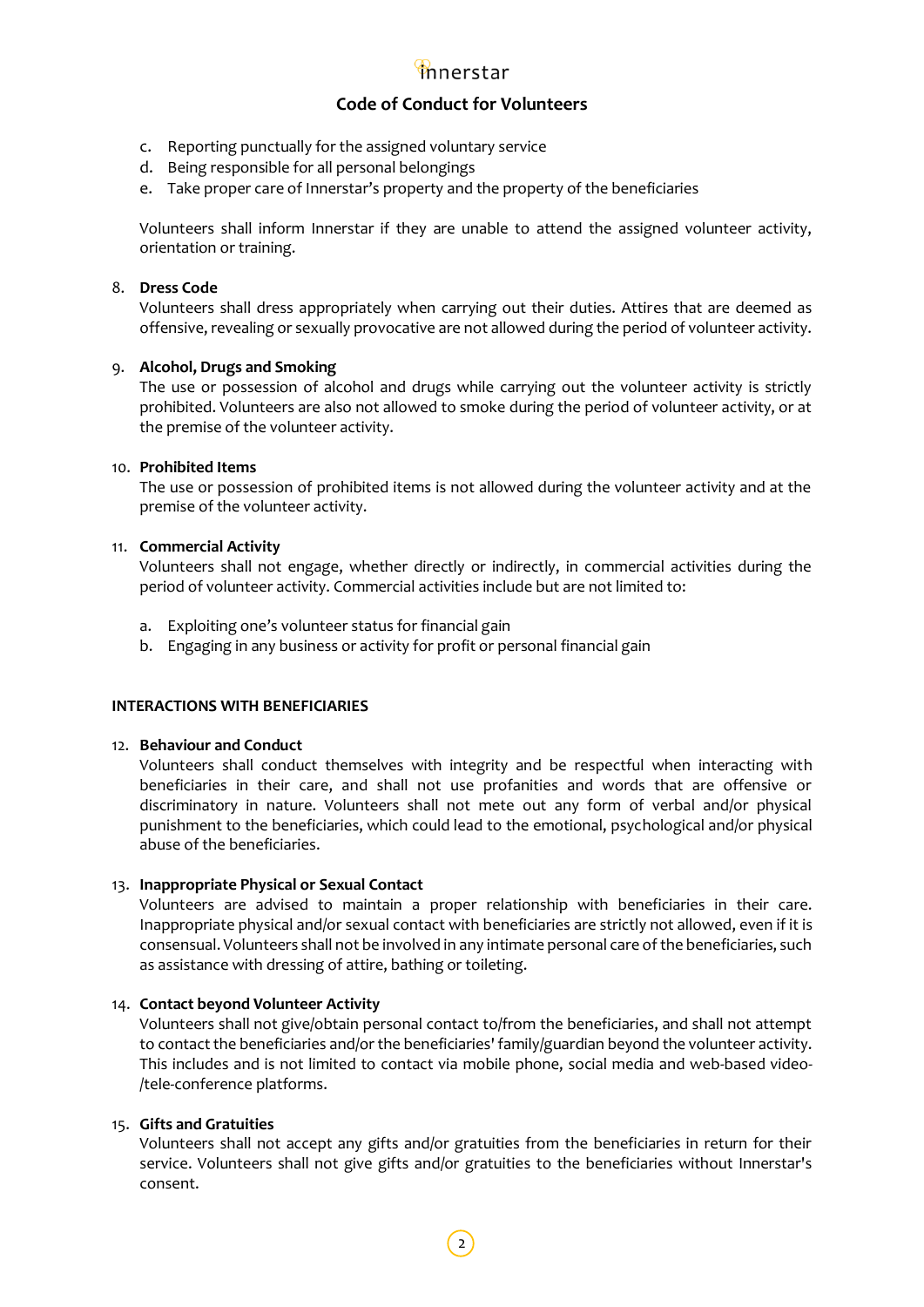## **Code of Conduct for Volunteers**

## 16. **Proselytising**

Volunteers shall not make use of volunteer activities to proselytise religious beliefs, or promote personal values and beliefs to the beneficiaries.

## **PUBLIC AND SOCIAL MEDIA COMMUNICATIONS**

### 17. **Media Communication**

Volunteers shall refer all press and media enquiries relating to Innerstar to Innerstar. Volunteers should not engage the press or media, directly or indirectly.

## 18. **Social Media Communication**

Volunteers are prohibited from taking photographs and posting personal comments of Innerstar activities on social media platforms (such as Facebook, Instagram, Twitter, weblogs), unless it is for official use and with Innerstar's consent. Volunteers will also abide by the Code of Conduct of the beneficiaries, if any.

#### **CONFIDENTIALITY**

#### 19. **Confidentiality of Information**

Volunteers shall maintain the confidentiality of all proprietary or privileged information of Innerstar, partners and beneficiaries, to which they are exposed while serving as a volunteer.

#### 20. **Personal Data Protection**

Innerstar undertakes to manage volunteers' personal information according to Innerstar's Personal Data Protection Policy, which complies with the Personal Data Protection Act. Volunteers shall not collect, use or disclose personal information of Innerstar employees, volunteers, partners and beneficiaries without prior consent of Innerstar.

## **Termination**

21. Both Innerstar and the volunteer can terminate the volunteer relationship in writing. Volunteers shall note that conduct and behaviour affecting the proper discharge of volunteer duties and responsibilities, or the reputation of Innerstar, may lead to the termination of the volunteer relationship.

#### **AGREEMENT**

- 22. I hereby accept and acknowledge the terms and conditions stated below of being an Innerstar volunteer:
	- a. I acknowledge and agree that my participation in Innerstar volunteer activities is on a voluntary basis and that I have ascertained that risks may be inherent during my service and I hereby confirm that I voluntarily assume those risks.
	- b. I agree and abide to uphold Innerstar's name in an appropriate manner in accordance with Innerstar's vision, mission and the code of conduct as listed above, by displaying appropriate behaviour and conduct at all times during my volunteer service with Innerstar.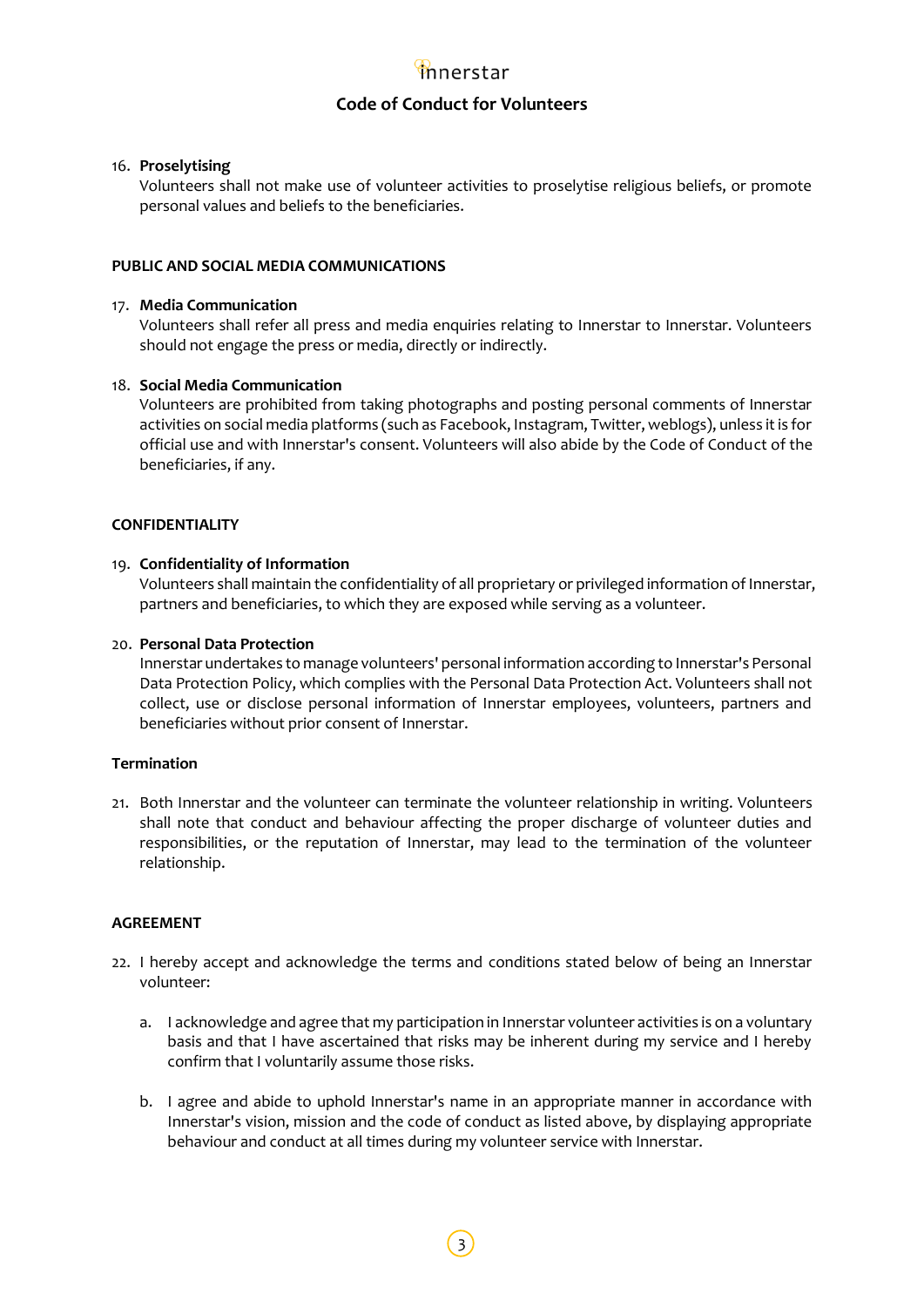## **Code of Conduct for Volunteers**

- c. I agree to abide by the code of conduct of the relevant beneficiaries during the volunteer activities, a copy of which have been provided to me.
- d. In the event of any unfortunate incidents, injury, accident or mishap whether fatal or otherwise, before, during or after the volunteer activity, my family and I shall not hold Innerstar, its employees, volunteers, partners, beneficiary and/or other persons responsible, and the same shall not be required to compensate me in monetary or alternatives, should I suffer any harm or loss whether directly/indirectly during my course of service. These shall include, physical harm such as illness, injury or death, harm to my reputation, or loss of or damage to personal property owned or used by me in the provision of my services.
- e. I agree and consent to Innerstar, as well as its representatives and agents, collecting, using, disclosing and sharing amongst themselves my personal data provided as well as in the records of Innerstar from time to time, and disclosing such personal data to Innerstar's authorised service providers, beneficiaries and relevant third parties for purposes reasonably required by Innerstar to administer, manage and terminate my volunteer relationship with Innerstar.
- f. I agree and consent to Innerstar to forward my particulars to the Ministry of Social and Family Development (MSF) for security screening in protection of the safety and wellbeing of the children, should I be required to work directly with children and youths in the duration of my volunteer service.
- g. I agree that any images/pictures taken in relation (directly/indirectly) during my course of service, shall remain as the official property and in ownership of Innerstar. I agree that images, prints and information of programmes with Innerstar may be used for Innerstar's promotional, publicity, fundraising or other reasonable purposes as Innerstar may deem fit. Unless otherwise specified, it is understood that any and all rights to proofs, final or sample prints, thereof shall remain the property of Innerstar. Innerstar shall not be liable for any claims on the misuse, misinterpretation or factual errors of the information used in part or whole.
- h. I understand that Innerstar reserves the right to terminate my service as a volunteer if I am found to breach the terms set forth in this Agreement, or any other grounds as deemed fit by Innerstar.

| <b>NRIC Number</b>    |  |
|-----------------------|--|
| Name (as in NRIC)     |  |
| <b>Contact Number</b> |  |
| Signature             |  |
|                       |  |
| Date                  |  |